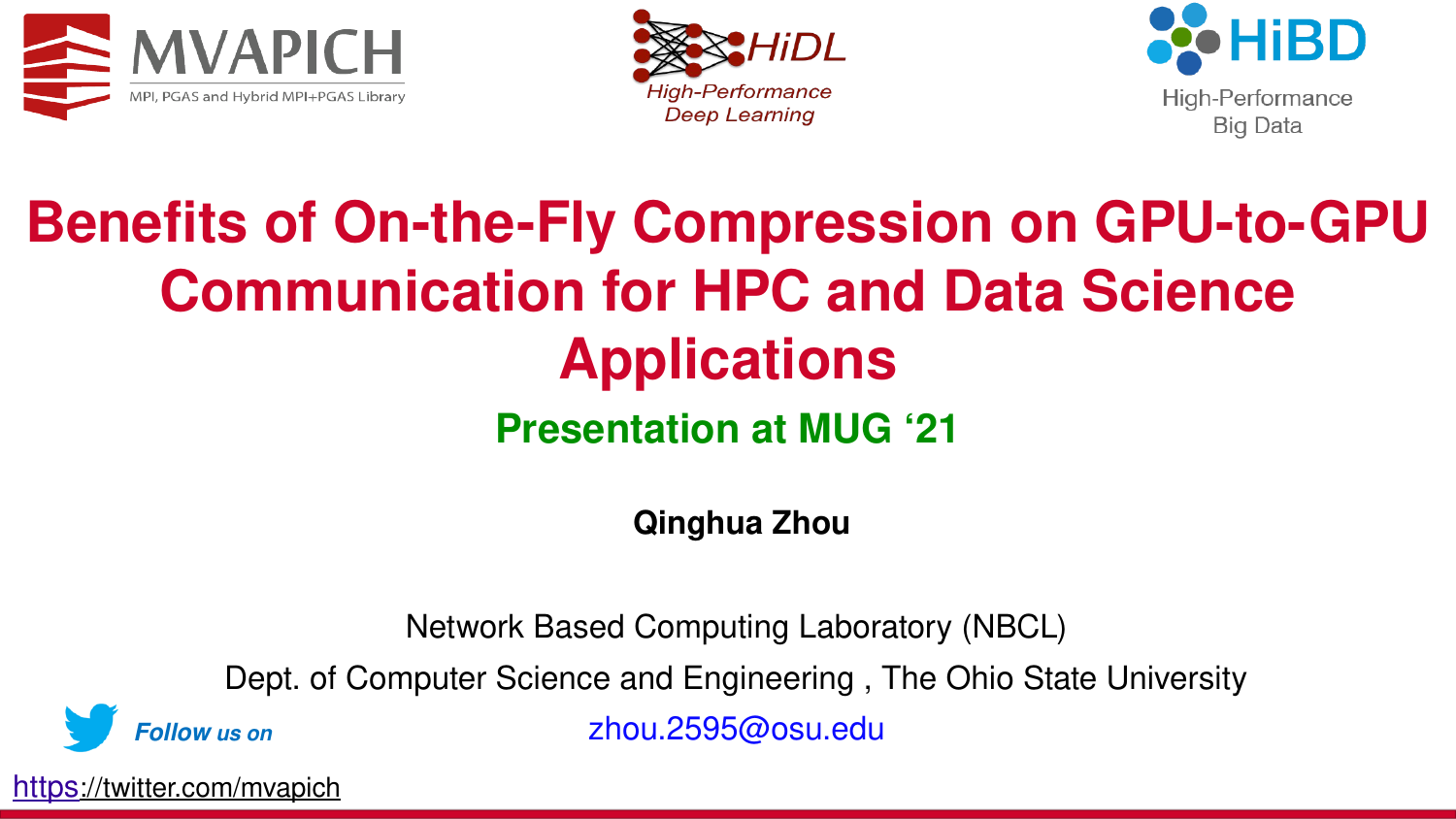#### **Outline**

- Motivation
- Focus of the Work
- On-the-fly Compression Designs
	- Compression algorithms
	- Framework for GPU-based on-the-fly compression
- Performance Evaluation
- Conclusions and Future Work

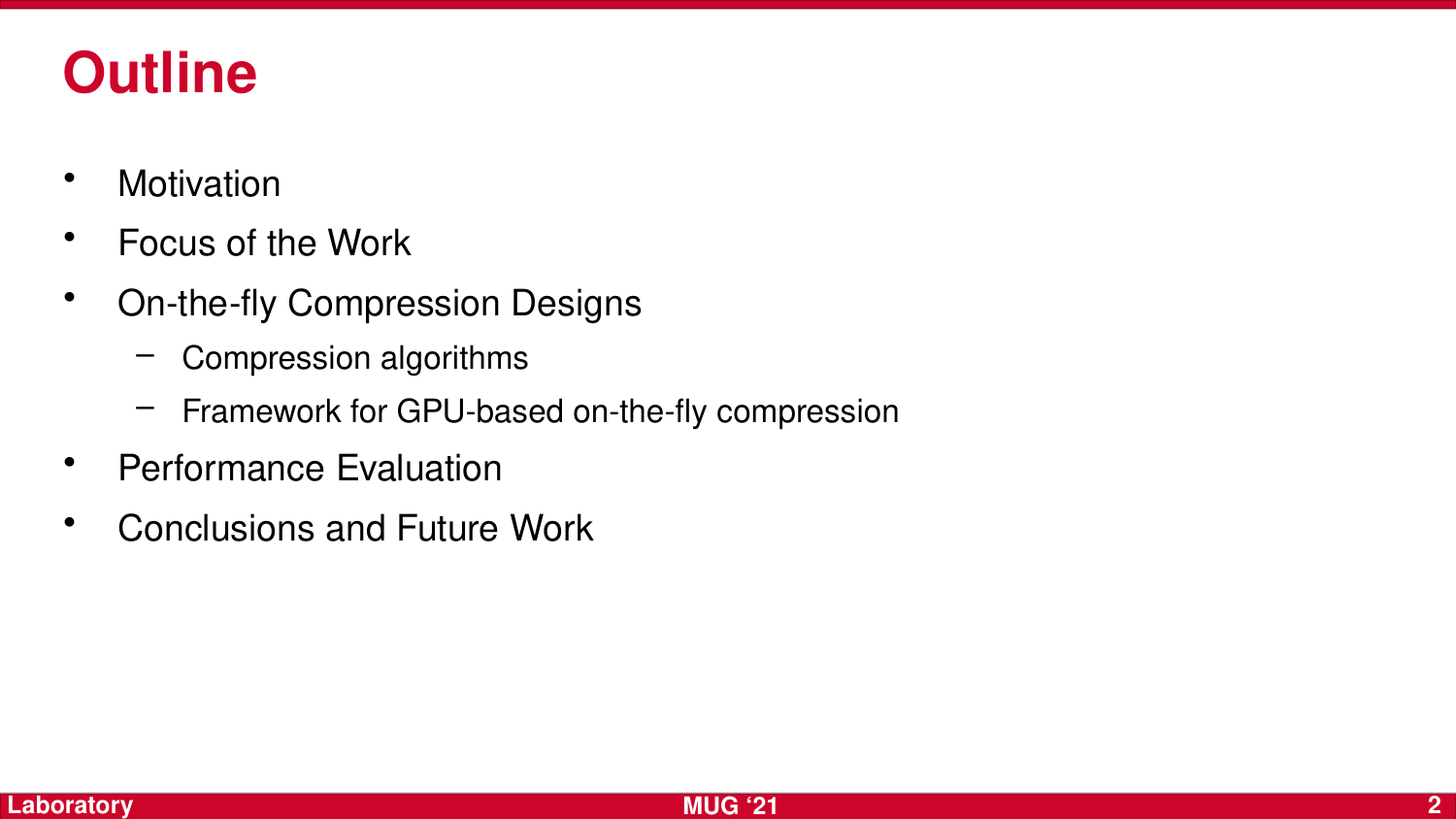#### **Motivation**

- For HPC and data science applications on modern GPU clusters
	- With larger problem sizes, applications exchange **orders of magnitude more data** on the network
	- Leads to significant **increase in communication times** for these applications on larger scale (AWP-ODC)
	- On modern HPC systems, there is **disparity** between intra-node and inter-node GPU communication bandwidths that prevents efficient scaling of applications on larger GPU



**Network Based Computing**  in International Workshop on Open-POWER for HPC (IWOPH 19) at the 2019 ISC High Performance Conference, 2018.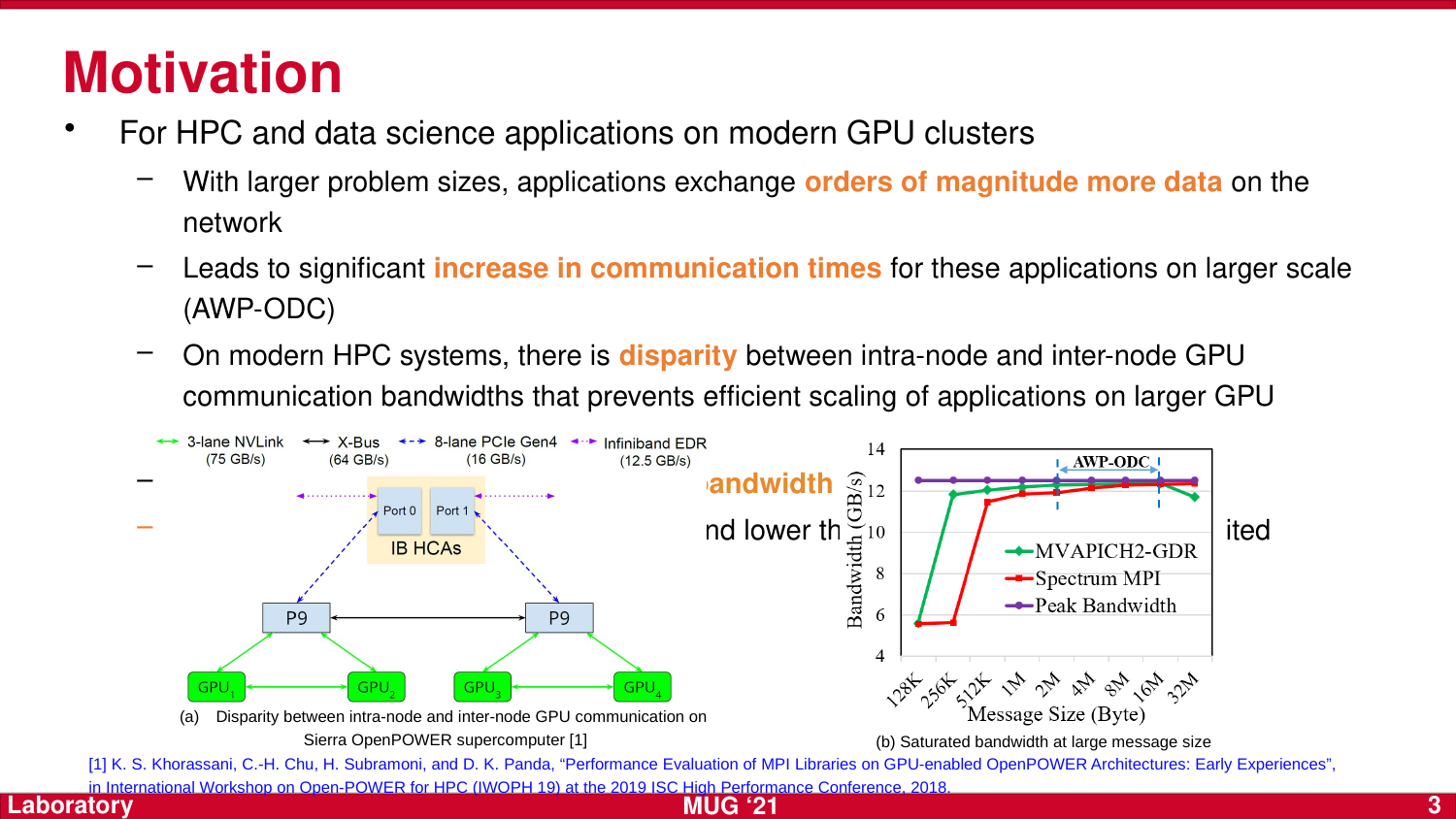#### **Focus of the Work**

- Designing **on-the-fly** message compression schemes in an MPI library:
	- The **first of its kind** GPU-based compression design is implemented using MVAPICH2-GDR
- Optimizing the existing GPU based compression algorithms
- Accelerating **point-to-point** communication performance of transferring large GPU-to-GPU data
- Demonstrating performance benefits for two categories of applications:  $\mathbb{Z}$ 
	- AWP-ODC (HPC) [2] **DASK** https://dask.org



— Dask (Data science) [3]<br>[2] Y. Cui, K. B. Olsen, T. H. Jordan, K. Lee, J. Zhou, P. Small, D. Roten, G. Ely, D. K. Panda, A. Chourasia, J. Levesque, S. M. Day, and P. Maechling, "Scalable earthquake simulation on petascale supercomputers," in SC '10: Proceedings of the 2010 ACM/IEEE International Conference for High Performance Computing, Networking, Storage and Analysis, 2010, pp. 1–20. [3] M. Rocklin, "Dask: Parallel computation with blocked algorithms and task scheduling," in Proceedings of the 14th Python in Science Conference, K. Huff and J. Bergstra, Eds., 2015, pp. 130 – 136.

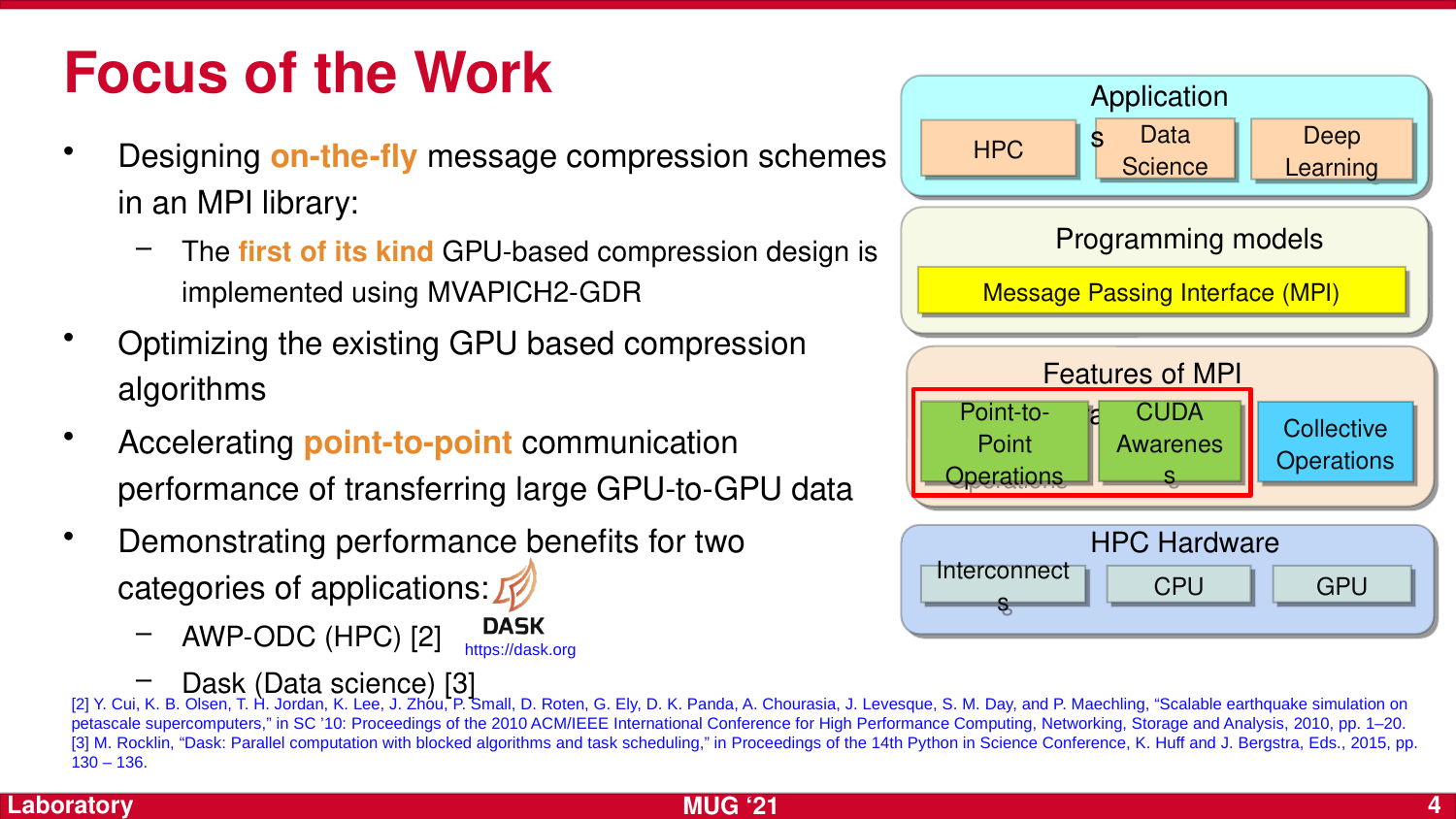## **Compression Algorithms for Floating-point Data**

- **Lossless** 
	- Fpzip: CPU, supports double (64 bit) & single (32 bit) precision FP, low throughput
	- FPC: CPU, supports double & single precision FP, low throughput
	- ISOBAR: CPU, supports double & single precision FP, low throughput
	- GFC: GPU, supports double precision FP, high throughput
	- **MPC** [4]: **GPU**, supports double & single precision FP, **high throughput**
- **Lossy** 
	- **ZFP** [5]: **GPU**, supports double & single precision FP, **high throughput**
	- SZ: GPU, supports double & single precision FP, high throughput

[4] A. Yang, H. Mukka, F. Hesaaraki, and M. Burtscher, "MPC: A Massively Parallel Compression Algorithm for Scientific Data," in IEEE Cluster Conference, September 2015. [5] P. Lindstrom, "Fixed-rate compressed floating-point arrays," IEEE Transactions on Visualization and Computer Graphics, vol. 20, 08 2014.

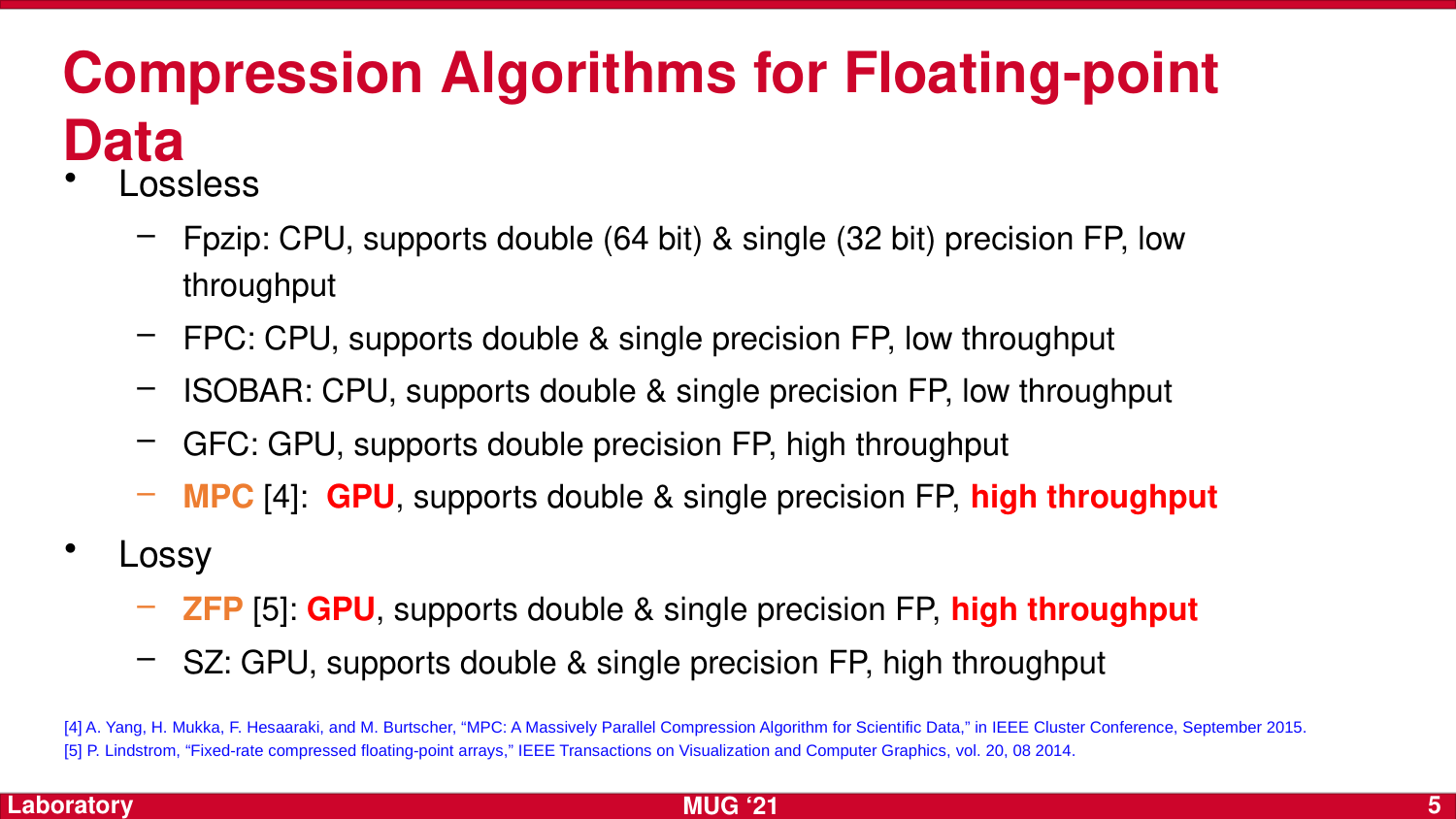## **Framework for GPU-based on-the-fly compression**

- Compression algorithms **MPC** and **ZFP** are integrated into **MVAPICH2-GDR** with further optimization
- Rendezvous protocol is used to send the header data and compressed data



#### Framework for GPU-based on-the-fly **Sender Receiver**

[6] Q. Zhou, C. Chu, N. Senthil Kumar, P. Kousha, M. Ghazimirsaeed, H. Subramoni, and D.K. Panda, "Designing High-Performance MPI Libraries with On-the-fly Compression for Modern<br>GPU Clusters", 35th IEEE International Par

**MUG '21 6**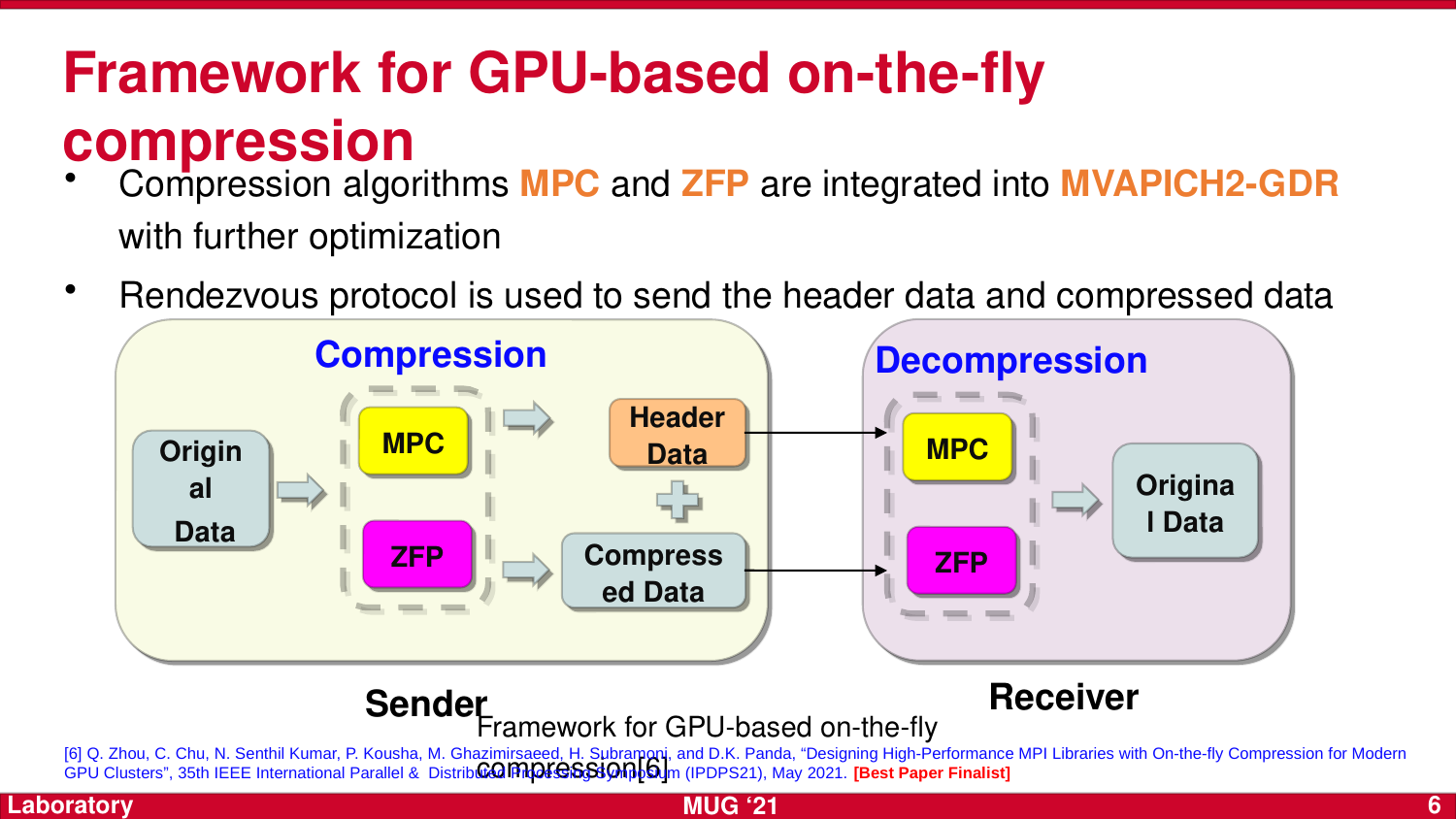#### **Experimental Environment**

| <b>Cluster Specs</b>                 | <b>Frontera Longhorn</b>                                   | <b>Frontera Liquid</b>                                    | <b>Lassen</b>                                             |
|--------------------------------------|------------------------------------------------------------|-----------------------------------------------------------|-----------------------------------------------------------|
| <b>CPU Processor</b>                 | Dual-socket IBM POWER9<br>AC922<br>2.3GHz, 20 Cores/socket | Dual-socket Intel Xeon E5-2620<br>2.10GHz, 8 Cores/socket | Dual-sock IBM POWER9<br>AC922 3.14GHz, 44<br>Cores/Socket |
| <b>System Memory</b>                 | 256 GB                                                     | 384 GB                                                    | 256 GB                                                    |
| <b>GPU Processor</b>                 | 4 NVIDIA Tesla V100                                        | 4 NVIDIA Quadro RTX 5000                                  | 4 NVIDIA Tesla V100                                       |
| <b>GPU Memory</b>                    | $4 \times 16$ GB                                           | $4 \times 16$ GB                                          | $4 \times 16$ GB                                          |
| Interconnects between<br>CPU and GPU | NVLink-2 (one-way 75 GB/s)                                 | PCIe Gen3 x16 and x64 switches<br>(one-way $16$ GB/s)     | NVLink-2 (one-way 75 GB/s)                                |
| Interconnects between<br><b>GPUs</b> | NVLink-2 (one-way 75 GB/s)                                 | PCIe Gen3 x16 and x64 switches<br>(one-way 16 $GB/s$ )    | NVLink-2 (one-way 75 GB/s)                                |
| Interconnects between<br>nodes       | <b>Mellanox InfiniBand EDR</b><br>(one-way $12.5$ GB/s)    | Mellanox InfiniBand FDR (one-way 7<br>GB/s)               | Dual-rail Mellanox InfiniBand<br>EDR (one-way 25 GB/s)    |
| <b>Operating System</b>              | RHEL 7.6 (4.14.0-115.10.1.1)                               | CentOS 7.6.1810 (3.10.0-<br>957.27.2.el7)                 | RHEL 7.3 (4.14.0-<br>115.10.1.1)                          |
| <b>NVIDIA Driver Version</b>         | 440.33.01                                                  | 430.40                                                    | 418.87.00                                                 |
| <b>CUDA Toolkit Version</b>          | 10.1.168                                                   | 10.1.243                                                  | 10.1.243                                                  |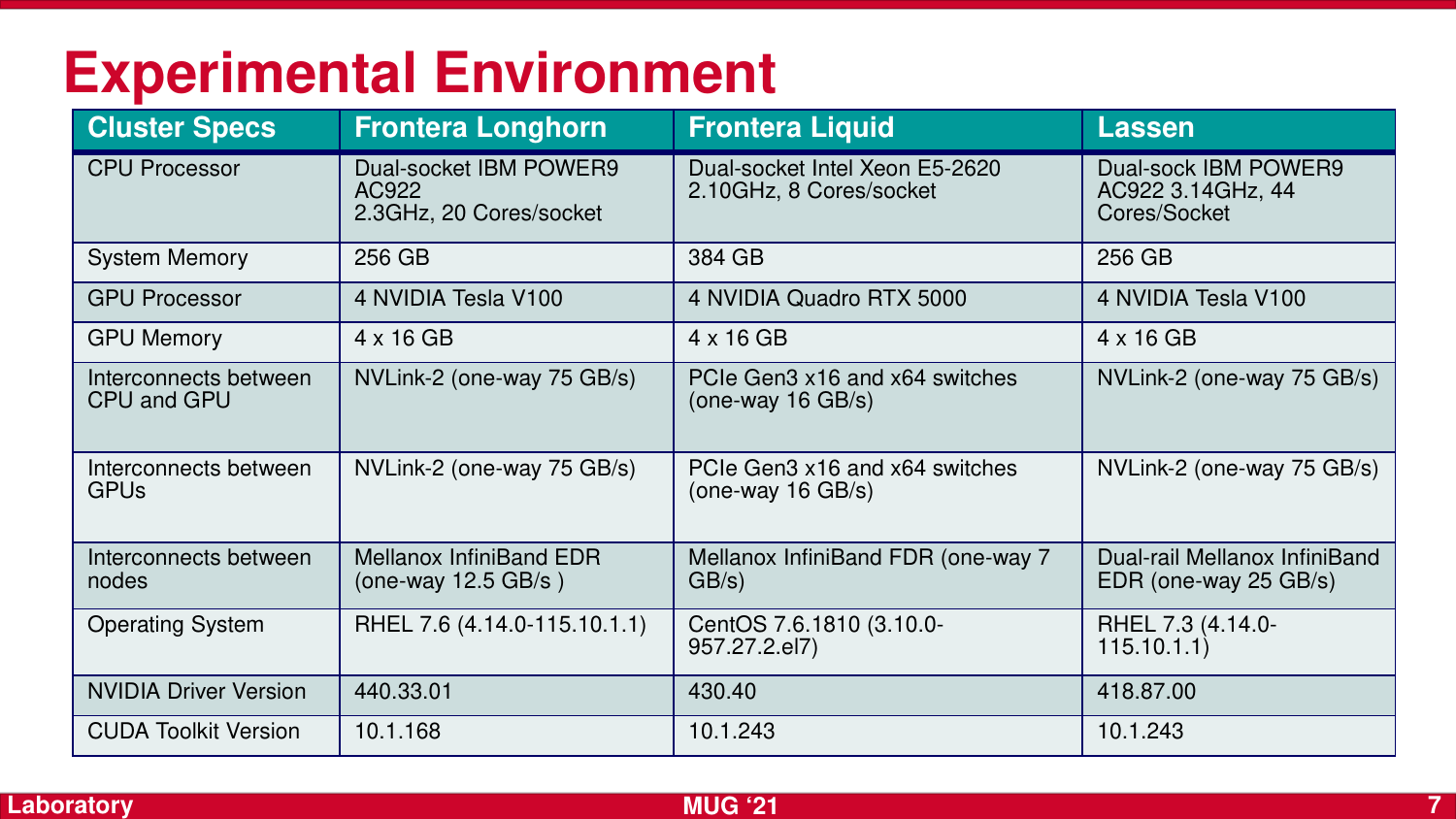#### **Inter-node GPU-GPU latency**

- OSU Micro Benchmark for MPC-OPT and ZFP-OPT on RTX5000 and V100 GPU nodes
	- MPC-OPT and ZFP-OPT are optimized and integrated into MVAPICH2-GDR library
- MPC-OPT reduced latency up to **77.1%** on RTX5000 and **62.5%** on V100 at

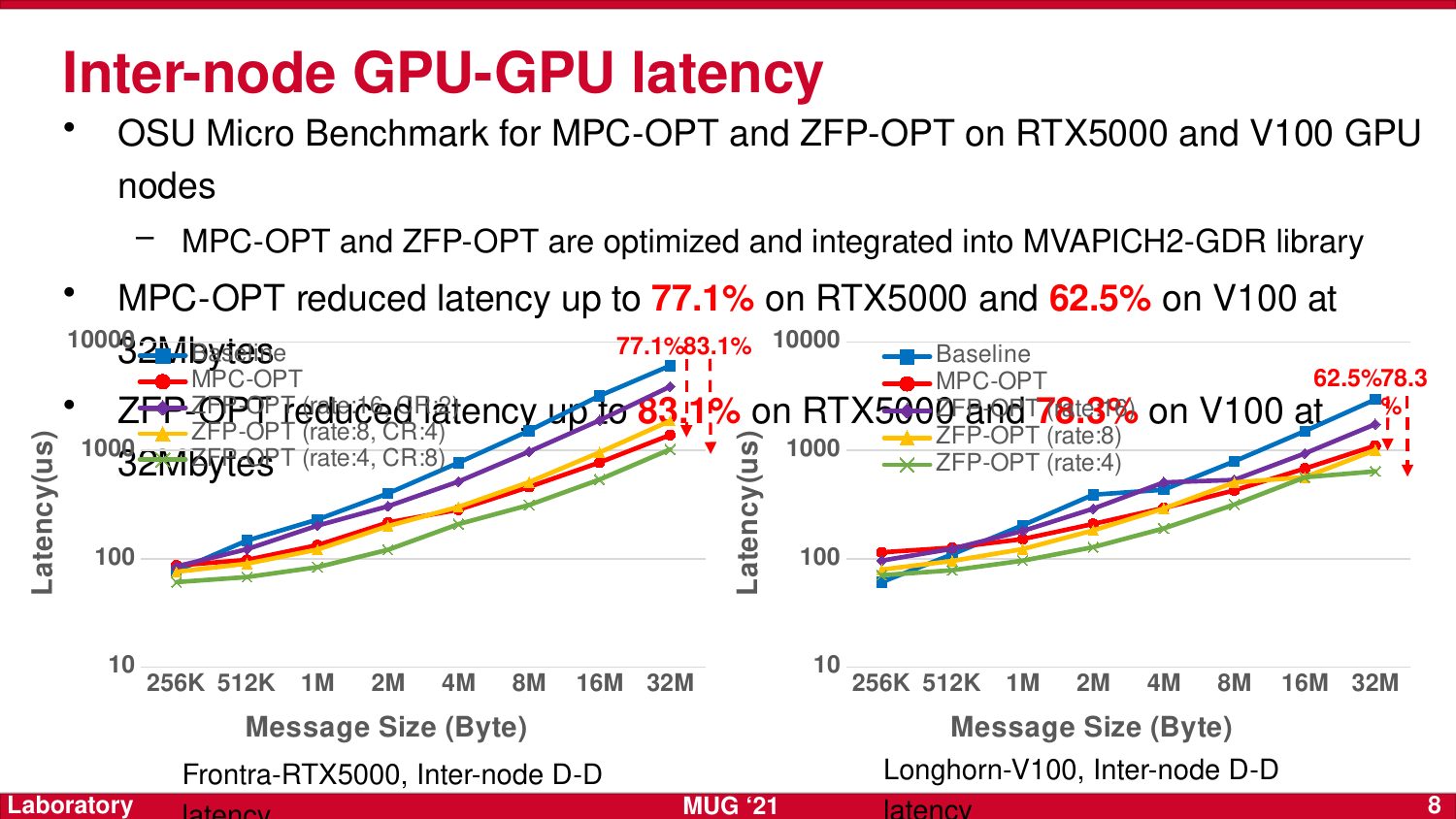#### **Intra-node GPU-GPU latency**

- MPC-OPT reduced latency up to **60.6%** on RTX5000 at 32Mbytes
	- High-speed NVLink on Longhorn is faster than the MPC compression/decompression
- ZFP-OPT reduced latency up to **79.8%** on RTX5000 and **40.5%** on V100 at



Frontra-RTX5000, Intra-node D-D

**Laboratory**

latency

Longhorn-V100, Intra-node D-D

latency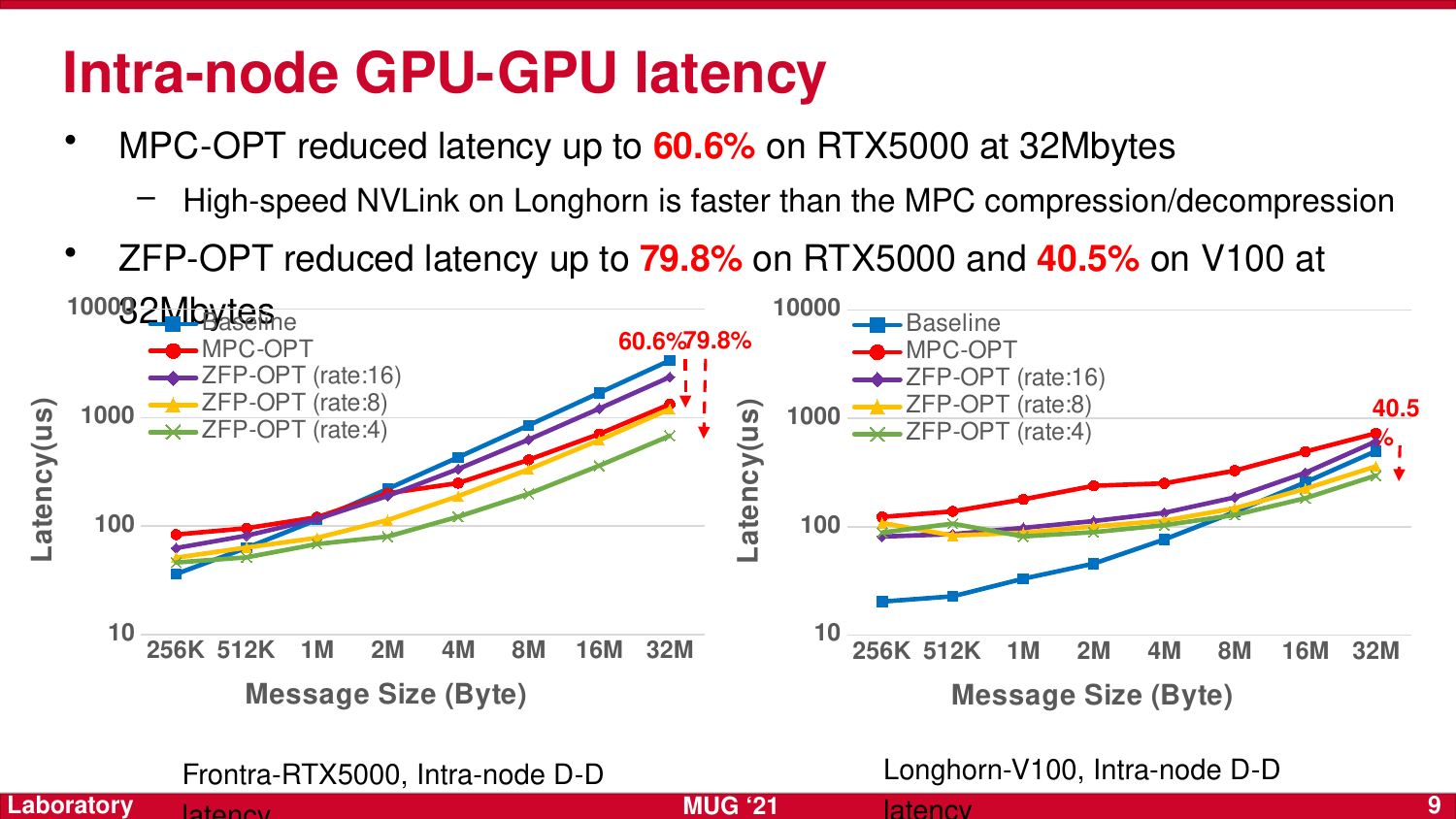#### **Collective Operations**

- MPI\_Bcast MPC-OPT: **57%** benefits on msg\_sppm, ZFP-OPT(rate:4): **85%** benefits
- MPI\_Allgather MPC-OPT: **30%** benefits on msg\_sppm, ZFP-OPT(rate:4): **73%** benefits

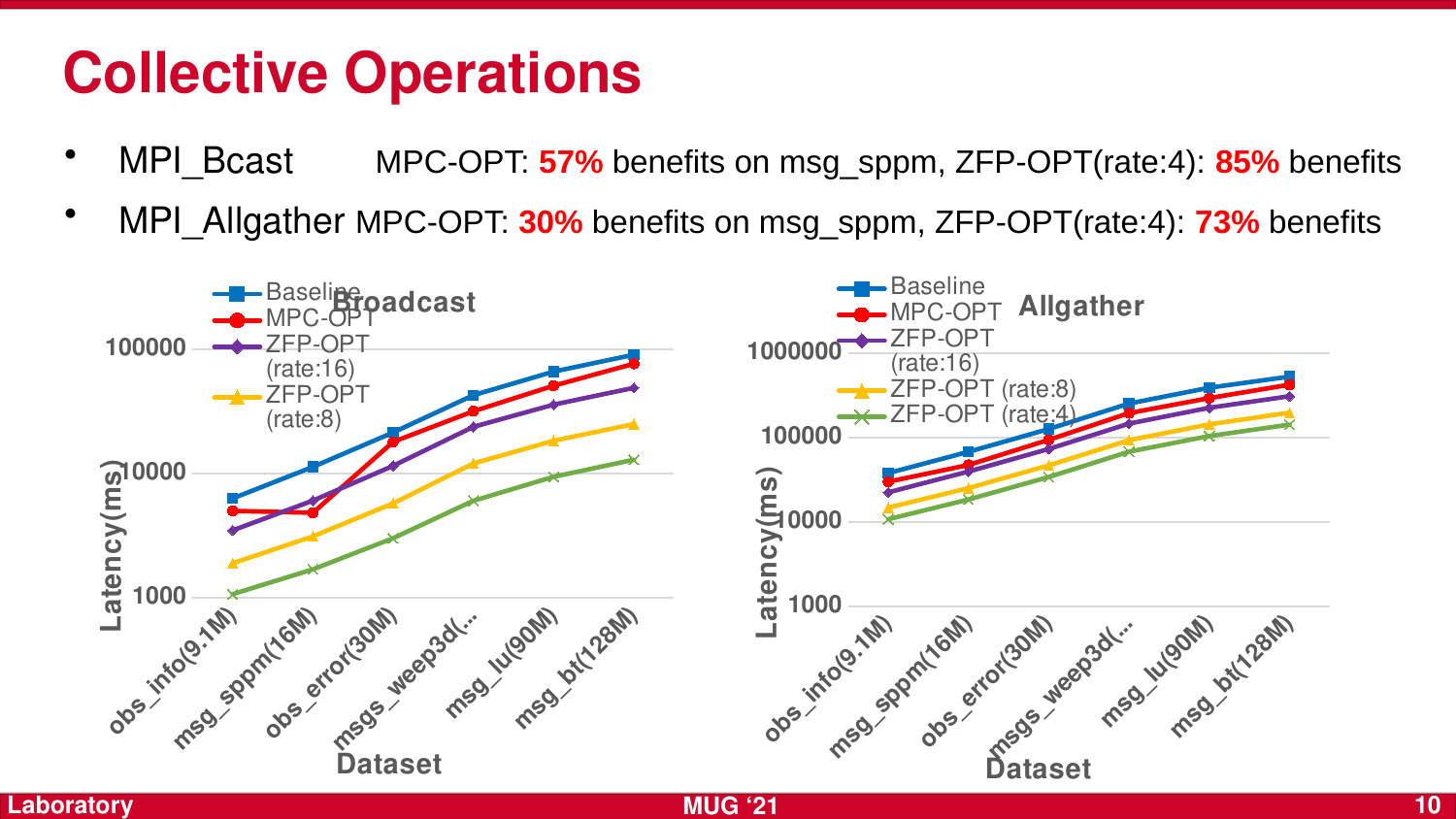## **Application Results (AWP-ODC)**

- Weak-Scaling of HPC application **AWP-ODC** on Lassen cluster (V100 nodes)
- MPC-OPT achieves up to **+18%** GPU computing flops, **-15%** runtime per timestep
- **Network Based Computing**  • ZFP-OPT achieves up to **+35%** GPU computing flops, **-26%** runtime per  $\frac{180000}{180000}$ estep (rate=8 ุทออตาpression ratio=4) 8 16 32 64 128 256 512 0 20000 **글** 40000 60000 80000 **D** 00000<br>┗ ○○○○○  $\frac{1}{2}$ 40000 140000 **L**B0000 200000 **S) Baselina (10=50mpression) MPC-OPT** ZFP-OPT (rate:16) **ZFP-OPT** (rate:8) **GPUS GPUComutin gpFOP[+35%](mailto:panda@cse.ohio-state.edu) [+18%](mailto:panda@cse.ohio-state.edu)** 8 16 32 64 128 256 512  $\Omega$ 10 20 30 40 50 60 70 **R**GPUS **<sup>u</sup> nTim ePer Tim este p (m s) [-15%](mailto:panda@cse.ohio-state.edu) [-26%](mailto:panda@cse.ohio-state.edu)**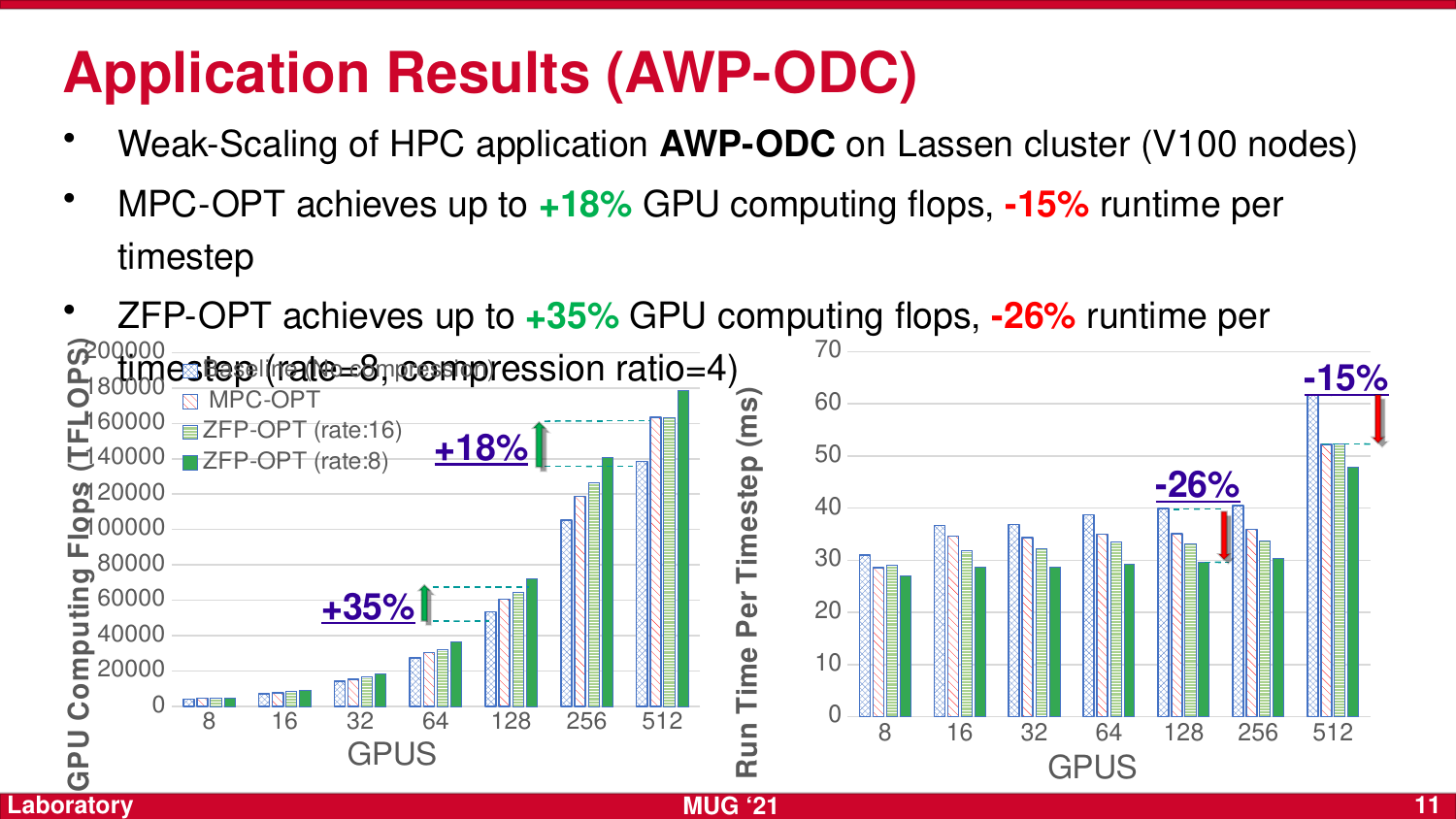## **Application Results (Dask)**

- Data science framework **Dask** on RI2 cluster (V100 nodes)
- Dask benchmark creates cuPy array and distributes its chunks across Dask workers
- ZFP-OPT achieves up to **1.56x** throughput, **-37%** runtime (rate=8, compression ratio=4)



(cuPy Dims: 10Kx10K, Chunk size: 1K)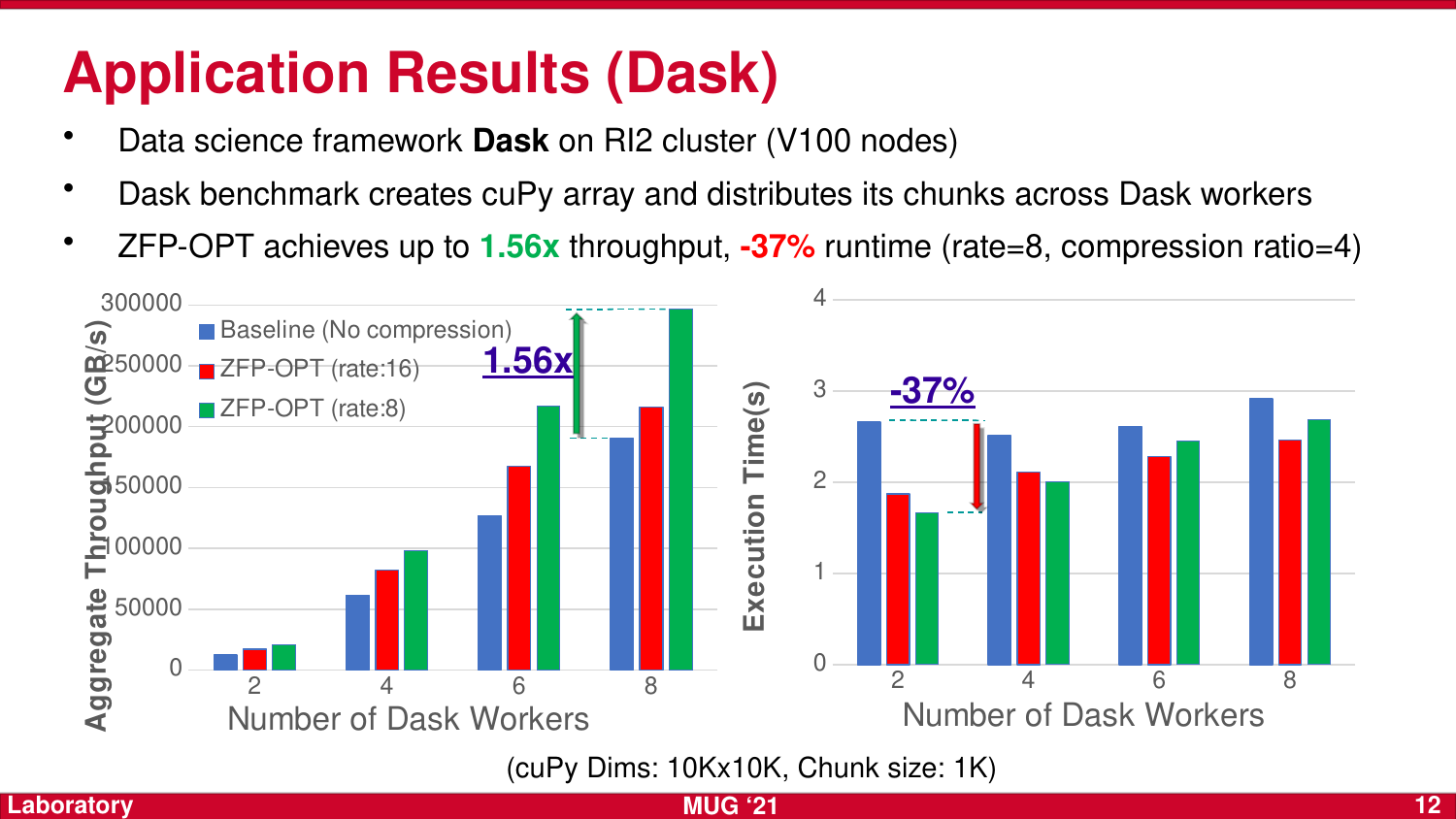## **Conclusions and Future Work**

- Presented on-the-fly compression techniques for optimizing GPU-to-GPU communication in an MPI library
- Enhanced GPU based pt2pt communication in MVAPICH2-GDR with optimized MPC and ZFP
- Benohrassiene veln Benefits (GPU-GPU den MPI) Bcast MPI\_Allgather MPC-OPT | 77.1% | 60.6% | 57% | 30% ZFP-OPT | 83.1% | 79.8% | 85% | 73%
- Application-level Benefits
	- AWP-ODC: up to 18% (MPC-OPT on 512 GPUs) and 35% (ZFP-OPT on 128 GPUs) improvement of GPU computing flops
	- Dask: up to 1.56x speedup of throughput and 37% reduced runtime
- Future work
- **Network Based Computer** Computer Computer Computer Computer Computer Computer Computer Computer Computer Computer – Study and incorporate more GPU-based compression algorithms (e.g. cuSZ, NVIDIA nvCOMP,